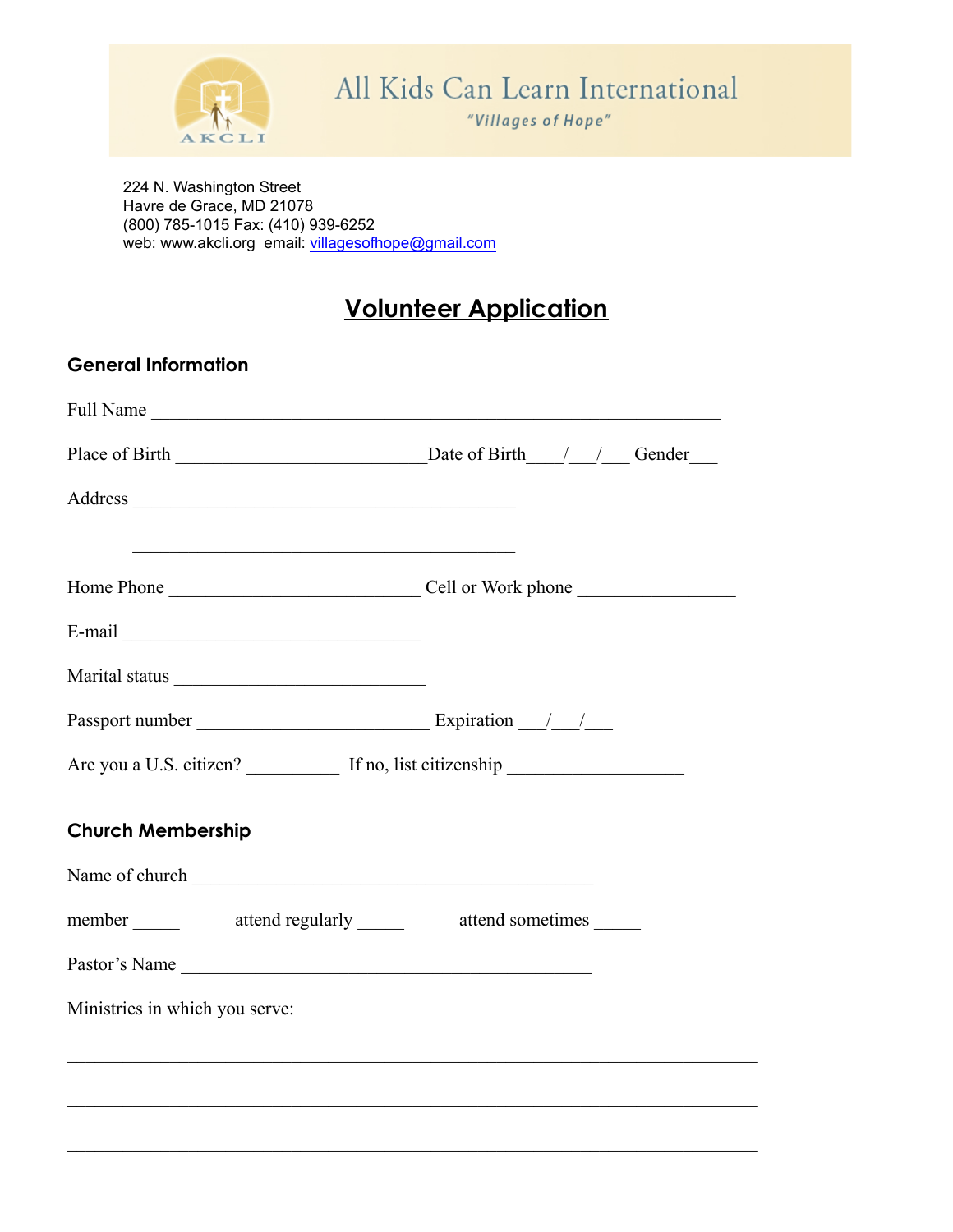## **Education & Work**

|                                                                                                                                                                                                                                      | Employment Status: full-time ______ part-time ______ retired ______ student _____                                                                                                                                         |  |
|--------------------------------------------------------------------------------------------------------------------------------------------------------------------------------------------------------------------------------------|---------------------------------------------------------------------------------------------------------------------------------------------------------------------------------------------------------------------------|--|
|                                                                                                                                                                                                                                      |                                                                                                                                                                                                                           |  |
|                                                                                                                                                                                                                                      | Work experience                                                                                                                                                                                                           |  |
|                                                                                                                                                                                                                                      |                                                                                                                                                                                                                           |  |
| Interests/Skills                                                                                                                                                                                                                     |                                                                                                                                                                                                                           |  |
|                                                                                                                                                                                                                                      | Available dates for service at the Village of Hope (not necessary if coming with a team)                                                                                                                                  |  |
| <u> 1989 - Johann Barn, mars ann an t-Amhair ann an t-Amhair an t-Amhair an t-Amhair an t-Amhair ann an t-Amhair an t-Amhair an t-Amhair an t-Amhair ann an t-Amhair an t-Amhair an t-Amhair an t-Amhair ann an t-Amhair ann an </u> |                                                                                                                                                                                                                           |  |
|                                                                                                                                                                                                                                      | Desired length of service (not necessary if coming with a team)<br>Have you been on other mission trips? If so, list dates, destination, duration, purpose<br><u> 1989 - Johann Stoff, amerikansk politiker (d. 1989)</u> |  |
|                                                                                                                                                                                                                                      |                                                                                                                                                                                                                           |  |
| Have you taken any First Aid training?                                                                                                                                                                                               |                                                                                                                                                                                                                           |  |
|                                                                                                                                                                                                                                      |                                                                                                                                                                                                                           |  |

 $\mathcal{L}_\text{max} = \frac{1}{2} \sum_{i=1}^n \mathcal{L}_\text{max}(\mathbf{z}_i - \mathbf{z}_i)$